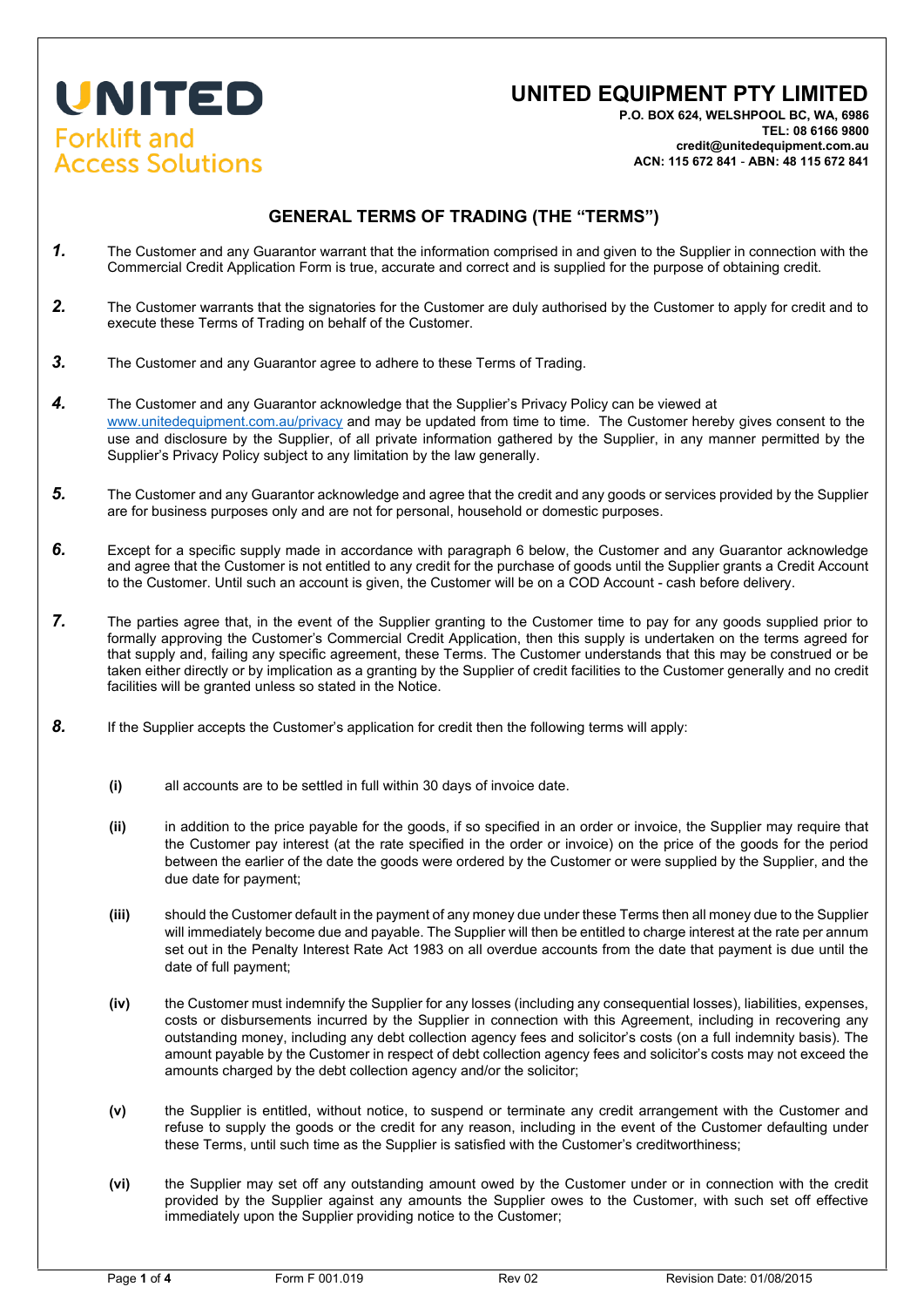- **(vii)** the Customer agrees to provide financial information regarding it or its guarantors as is reasonably requested by the Supplier from time to time, for the assessment by the Supplier of current and future credit limits or other matters relating to the credit;
- **(viii)** the Supplier may assign or otherwise deal with its rights or obligations under these Terms at any time by providing the Customer with written notice of the assignment or dealing;
- **(ix)** the Supplier is entitled at any stage during the duration of these Terms to request any security or additional security as the Supplier in its discretion thinks fit and is entitled to withhold supply of any goods or credit arrangements until such security or additional security is obtained;
- **(x)** the Customer acknowledges and agrees that the goods supplied by the Supplier remain the property of the Supplier until the Supplier receives all amounts (including any amount payable for GST and any accrued interest) due to the Supplier from the Customer for or in connection with those goods. Risk in the goods passes to the Customer when the goods leave the Supplier's premises for delivery to the Customer and the Customer indemnifies the Supplier against any loss to the goods occurring after the goods leave the Supplier's premises;
- **(xi)** the Customer must insure the goods from the date the goods are delivered to the Customer until the date on which title in the goods passes to the Customer;
- **(xii)** until title to the goods passes to the Customer, the Customer holds the goods as the Supplier's fiduciary and the Customer is authorised to sell the goods as the Supplier's agent and fiduciary. The proceeds of any sale of goods or insurance claim regarding goods must be held on trust for the Supplier in a separate account for which separate records are kept until the Supplier has received all amounts for or in connection with those goods;
- **(xiii)** without prejudice to any other rights of the Supplier, the Supplier is entitled to take possession of, and to sell the goods in satisfaction in whole or in part of all money owing by the Customer to the Supplier if the Customer suffers an insolvency event or defaults under these Terms. An insolvency event includes the Customer being unable to pay its debts as and when they fall due or a trustee in bankruptcy, administrator, receiver, liquidator or similar person being appointed to the Customer.
- **(xiv)** The Customer irrevocably authorises the Supplier at any time, to enter any premises on which the goods are stored to enable the Supplier to inspect the goods and any records relating to the goods; and
- **(xv)** if the goods, or any part of the goods, are installed in, or affixed to, or become an accession to any other goods, the security interest continues in the accession in accordance with the Personal Property Securities Act 2009 ('PPSA');
- **(xvi)** the Customer acknowledges that:
	- **(i)** these Terms create a security interest under the PPSA in the goods and the proceeds of those goods;
	- **(ii)** it has received value as at the date of commencement of these Terms;
	- **(iii)** where the Supplier has other enforcement rights in addition to the enforcement rights provided for in the PPSA, those other enforcement rights will continue to apply;
	- **(iv)** the Supplier is not obliged to act in any way to dispose of or to retain any goods which have been seized by the Supplier pursuant to its rights under the PPSA; and
	- **(v)** it has not agreed to postpone the time for attachment of the security interest granted to the Supplier under these Terms;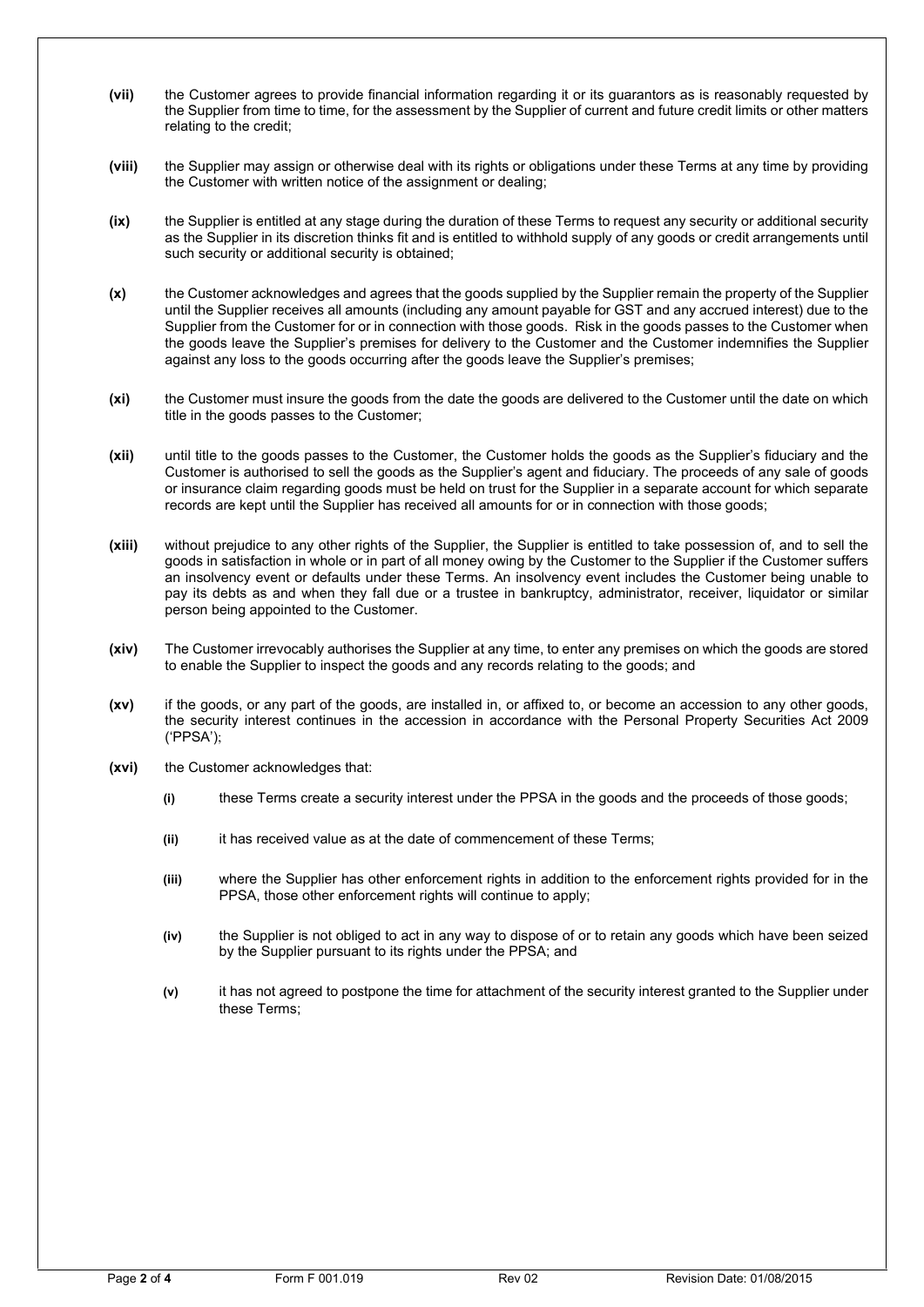- **(i)** must, at the Supplier's request, promptly execute any documents and do anything required to register the Supplier's security interest in the goods under the PPSA;
- **(ii)** must indemnify and, upon demand, reimburse the Supplier for all expenses incurred in registering a financing statement or financing change statement on the Personal Property Securities Register and for the enforcement of any rights arising out of the Supplier's security interest;
- **(iii)** must keep full and complete records of the goods;
- **(iv)** except in accordance with clause 7(xiii), must not without the prior written consent of the Supplier, sell, lease, dispose of, create a security interest in, mortgage or part with possession of the goods or any interest in them (or purport or attempt to purport to do such thing) or permit any lien over the goods;
- **(v)** must not change its name, address or contact details without providing the Supplier with prior written notice;
- **(vi)** authorises the Supplier to apply any money the Supplier receives from the Customer towards debts, charges and expenses (including legal costs incurred by the Supplier) in any priority the Supplier determines in its sole discretion for whatever reason, including in order to maintain the security interest in the goods created by these Terms;
- **(vii)** must immediately return the goods if requested to do so by the Supplier following non-payment of any amount owing by the Customer to the Supplier or following breach of any other obligation of the Customer to the Supplier;
- **(viii)** must not register a financing change statement or a change demand without the prior written consent of the Supplier; and
- **(ix)** must assume the liabilities of, and comply with the obligations of, the Supplier under any contracts, leases or licences relating to the goods, to the extent that the liabilities or obligations arise after the date of commencement of these Terms; and
- **(xviii)** so far as is permitted by the PPSA, the Customer waives its right:
	- **(i)** to receive a copy of any verification statement or financing change statement or a statement of account on the sale of the goods;
	- **(ii)** to receive any notice required under the PPSA, including a notice that the Supplier intends to sell the goods or to retain the goods on enforcement of the security interest granted to the Supplier;
	- **(iii)** to object to a proposal by the Supplier to retain the goods in satisfaction of any obligation owed by the Customer to the Supplier;
	- **(iv)** to reinstate the security agreement by payment of any amounts owing or by remedy of any default where the Supplier has the right to dispose of or retain the goods; and
	- **(v)** where any goods become an accession as defined in the PPSA, to not have those goods damaged when the Supplier removes the accession, to receive notice of removal of the accession and to apply to the court for an order concerning the removal of the accession, under the PPSA.
- *9.* The directors and shareholders and each other person signing the Commercial Credit Application Form jointly and severally guarantee payment of the Customer's account to the Supplier and agree additionally to execute the standard form of guarantee used by the Company set out after these Terms on demand by the Supplier. The guarantee in these Terms is a continuing guarantee unless notification is made to and acknowledged by the Supplier in writing.
- 10. If the Customer is the trustee of a trust, the Customer agrees and acknowledges that it is liable both in its personal capacity as well as trustee of the trust and that the assets of the trust are available to satisfy the Customer's payment obligations created under the Terms.